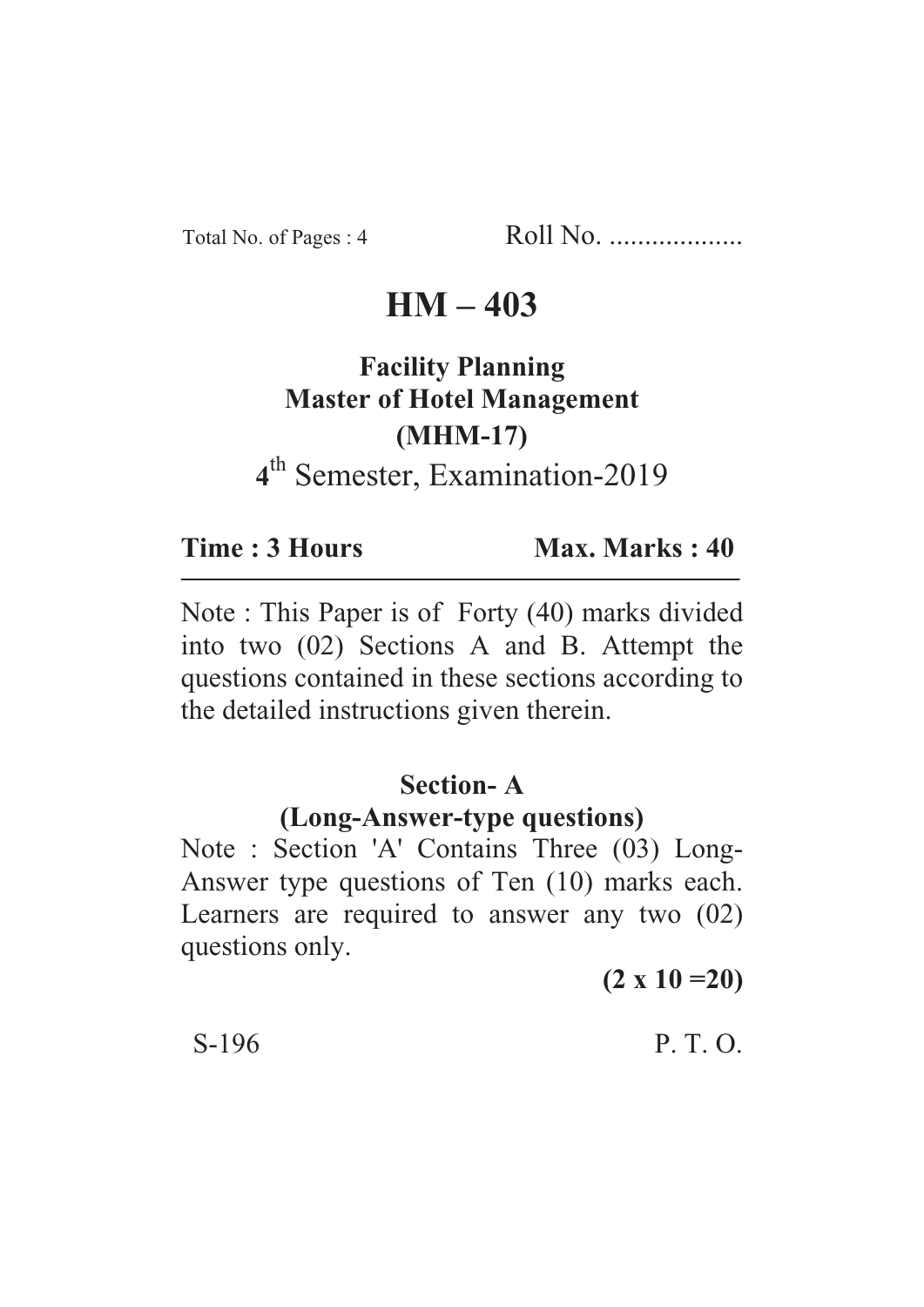- 1. List the different parts of building? Explain each part in detail.
- 2. What are the different systems of water distribution? Explain Up-feed system with suitable illustration.
- 3. Compute electricity bill for the month of April 2009 of Taj enterprises having the following electric load if per unit cost is Rs. 7.50 (one unit is one kilowatt per hours):

| <b>Electrical</b><br>appliance/s | Unit<br>Nos. | Operating<br>Hrs/Day | Capacity    |
|----------------------------------|--------------|----------------------|-------------|
| Incandescent                     | 25           | 10                   | $100$ watt  |
| lamps                            |              |                      |             |
| Plate<br>Hot                     | 04           | 2                    | $3000$ watt |
| dispenser                        |              |                      |             |
| Rechauffe unit                   | 02           |                      | $2000$ watt |

S-196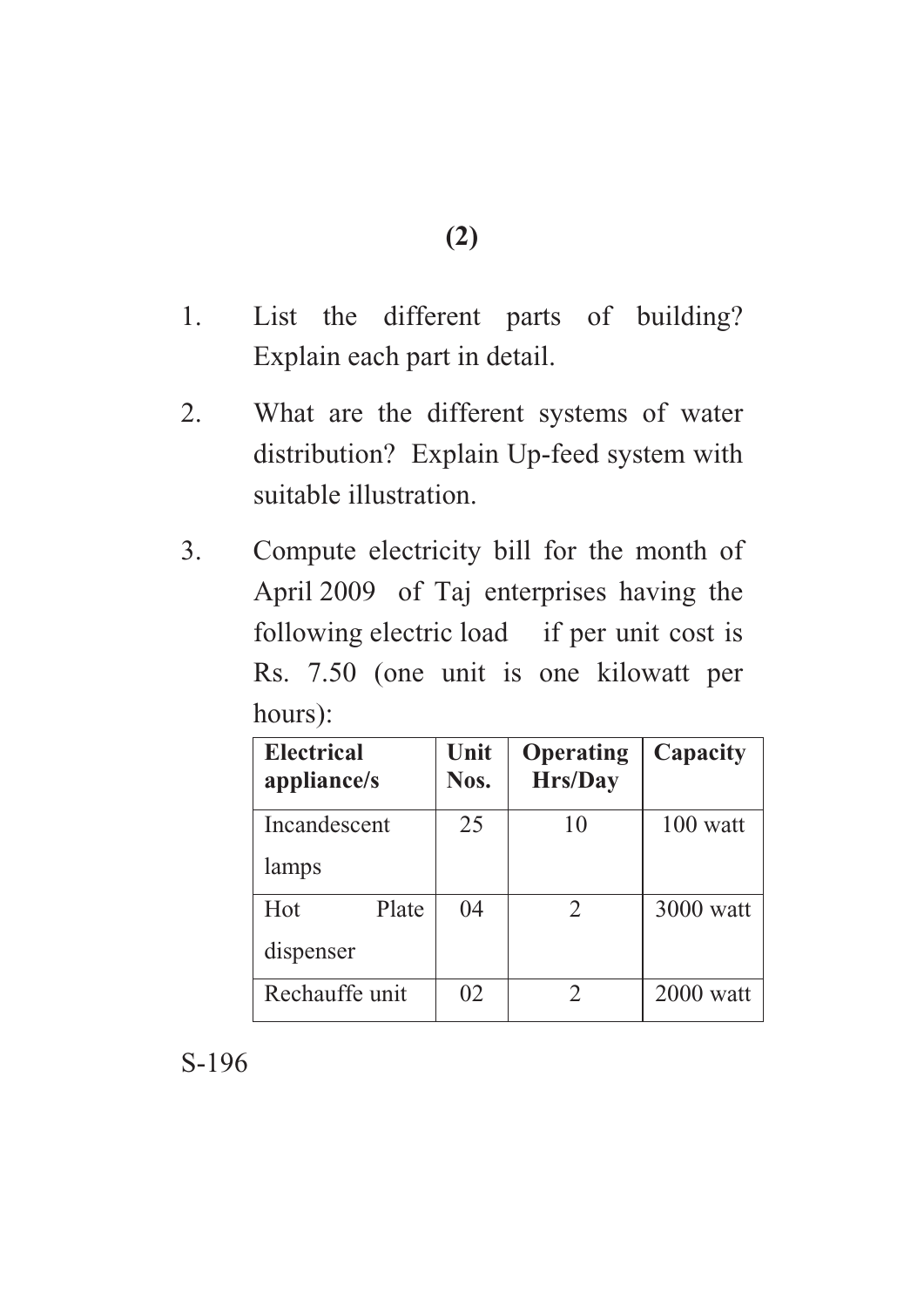# **Section - B**

## **(Short-Answer-Type questions)**

Note : Section 'B' contains six (06) Short- answer type questions of Five (05) marks each. Learners are required to answer any Four (04) questions only.

**(4x5=20)**

## **Explain in detail :**

- 1. Vapour compression referigeration cycle.
- 2. Merits and demerits of Central Air Conditioning Plant
- 3. Natural Light
- 4. Hotel Safety

S-196 P. T. O.